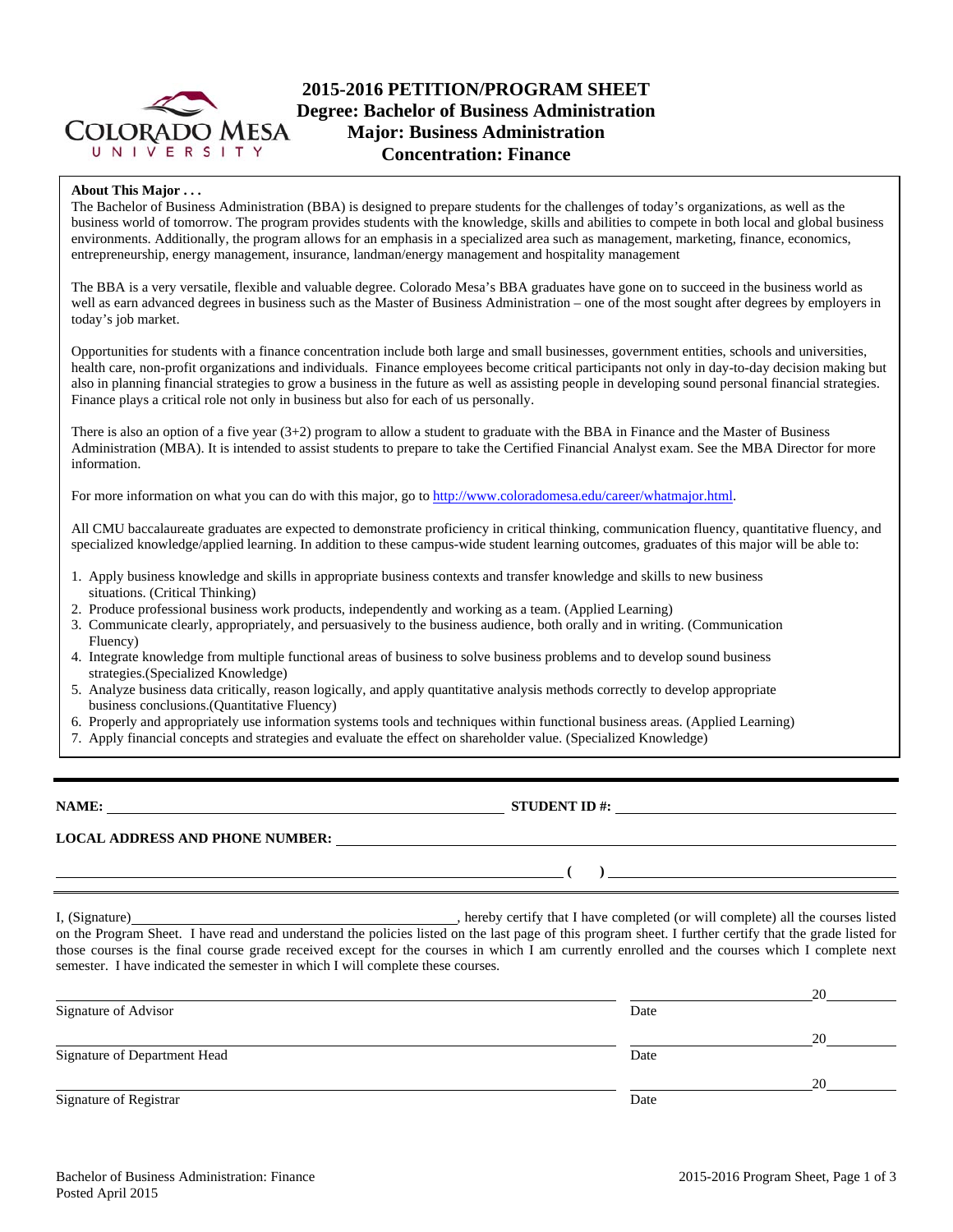### **DEGREE REQUIREMENTS:**

- 120 semester hours total (Students must complete a minimum of 30 of the last 60 hours of credit at CMU, with at least 15 semester hours in major discipline courses numbered 300 or higher).
- 40 upper division credits (A minimum of 15 taken at the 300-400 course levels within the major at CMU).
- 2.00 cumulative GPA or higher in all CMU coursework.
- 2.00 cumulative GPA or higher in coursework toward the major content area.
- Pre-collegiate courses (usually numbered below 100) cannot be used for graduation.
- A student must follow the CMU graduation requirements either from 1) the program sheet for the major in effect at the time the student officially declares a major; or 2) a program sheet for the major approved for a year subsequent to the year during which the student officially declares the major and is approved for the student by the department head. Because a program may have requirements specific to the degree, the student should check with the faculty advisor for additional criteria. It is the student's responsibility to be aware of, and follow, all requirements for the degree being pursued. Any exceptions or substitutions must be approved by the student's faculty advisor and Department Head.
- When filling out the program sheet a course can be used only once. Essential Learning Capstone should be completed between 45 and
- 75 hours. See the "Undergraduate Graduation Requirements" in the catalog for additional graduation information.

**ESSENTIAL LEARNING REQUIREMENTS** (31 semester hours) See the current catalog for a list of courses that fulfill the requirements below. If a course is an Essential Learning option and a requirement for your major, you must use it to fulfill the major requirement and make a different selection for the Essential Learning requirement.

| Course No Title                                  |                                                                                                                                                                                                                  |        | Sem.hrs Grade Term/Trns |
|--------------------------------------------------|------------------------------------------------------------------------------------------------------------------------------------------------------------------------------------------------------------------|--------|-------------------------|
|                                                  | <b>English</b> (6 semester hours, must receive a grade of "C" or better and<br>must be completed by the time the student has 60 semester hours.)<br>ENGL 111 English Composition<br>ENGL 112 English Composition | 3<br>3 |                         |
| hours.)                                          | <b>Math MATH 121 or higher</b> (3 semester hours, must receive a grade of<br>"C" or better, must be completed by the time the student has 60 semester                                                            |        |                         |
| <b>MATH 121</b>                                  |                                                                                                                                                                                                                  | 3      |                         |
|                                                  | <b>Humanities</b> (3 semester hours)                                                                                                                                                                             |        |                         |
|                                                  | <b>Social and Behavioral Sciences (6 semester hours)</b>                                                                                                                                                         |        |                         |
|                                                  | ECON 201 Principles of Macroeconomics 3                                                                                                                                                                          |        |                         |
|                                                  | ECON 202 Principles of Microeconomics 3                                                                                                                                                                          |        |                         |
|                                                  | <b>Natural Sciences</b> (7 semester hours, one course must include a lab)<br><u> 1989 - Johann Harry Harry Harry Harry Harry Harry Harry Harry Harry Harry Harry Harry Harry Harry Harry Harry</u>               |        |                         |
|                                                  | <u> 1988 - Johann Barbara, martin amerikan basar da</u>                                                                                                                                                          |        |                         |
| <b>History</b> (3 semester hours)<br><b>HIST</b> |                                                                                                                                                                                                                  |        |                         |
| - -                                              | <b>Fine Arts</b> (3 semester hours)                                                                                                                                                                              |        |                         |

Course No Title Sem.hrs Grade Term/Trns

#### **WELLNESS REQUIREMENT** (2 semester hours)

| KINE 100 Health and Wellness                          |  |  |
|-------------------------------------------------------|--|--|
| <b>ESSENTIAL LEARNING CAPSTONE</b> (4 semester hours) |  |  |
| ESSL 290 Mayerick Milestone                           |  |  |

|          | (see English $&$ math pre-reqs) 3 |  |
|----------|-----------------------------------|--|
| ESSL 200 | Essential Speech (co-requisite) 1 |  |

**FOUNDATION COURSES** (18 semester hours) These courses, plus ECON 201 & 202 and Essential Learning English & Math requirements  $h$ e completed within the student's first  $\frac{1}{2}$ 

|          | must be completed within the student s first 60 hours. |    |  |
|----------|--------------------------------------------------------|----|--|
| ACCT 201 | Principles of Financial Acctg                          |    |  |
| ACCT 202 | Principles of Managerial Acctg 3                       |    |  |
| BUGB 105 | Freshman Business Seminar                              |    |  |
| BUGB 211 | <b>Business Communications</b>                         |    |  |
| CISB 101 | Business Inform. Technology                            |    |  |
|          | or CISB 205 Advanced Business Software                 | -3 |  |
| CISB 241 | Intro to Business Analysis                             |    |  |
|          | or STAT 241 Intro to Business Analysis                 | 3  |  |

#### **BACHELOR OF BUSINESS ADMINISTRATION: FINANCE CONCENTRATION REQUIREMENTS** (63 semester hours)

# **Business Administration Core** (33 semester hours)

| <b>BUGB 349</b> | Legal Environment of Business 3            |   |  |
|-----------------|--------------------------------------------|---|--|
| <b>BUGB 401</b> | <b>International Business</b>              |   |  |
| <b>CISB 210</b> | <b>Fundamentals of Info Systems</b>        | 3 |  |
| <b>FINA 301</b> | <b>Managerial Finance</b>                  |   |  |
| MANG 201        | Principles of Management                   |   |  |
| MANG 301        | Organizational Behavior                    |   |  |
| <b>HRMA 371</b> | Human Resource Management 3                |   |  |
| MANG 471        | <b>Operations Management</b>               |   |  |
| <b>MANG 491</b> | <b>Business Strategy</b>                   |   |  |
| <b>MARK 231</b> | Principles of Marketing                    |   |  |
| CISB 341        | <b>Quantitative Decision Making</b>        | 3 |  |
|                 | or MANG 341 Quantitative Decision Making 3 |   |  |
|                 | or MARK 350 Marking Research               |   |  |
|                 |                                            |   |  |

### **Finance Concentration Courses** (30 semester hours)

|                 | <b>Finance Nucleus</b> (15 semester hours) |   |  |
|-----------------|--------------------------------------------|---|--|
| <b>FINA 320</b> | <b>Fundamentals of Investments</b>         |   |  |
| <b>FINA 420</b> | Security Analysis and Portfolio            |   |  |
|                 | Management                                 |   |  |
| <b>FINA 451</b> | Financial Management: Theory               |   |  |
|                 | and Applications                           |   |  |
| <b>FINA 431</b> | <b>International Financial Mgmt</b>        | 3 |  |
| <b>MARK 335</b> | Sales & Sales Management                   |   |  |
|                 |                                            |   |  |

**Concentration Electives** (15 semester hours) Choose 15 hours that complement the nucleus or choose the nucleus of second Concentration. **At least 1 hour must be upper division**

\_\_\_\_\_\_ \_\_\_\_ \_\_\_\_\_\_\_\_\_\_\_\_\_\_\_\_\_\_\_\_\_\_\_\_ \_\_\_\_ \_\_\_\_\_ \_\_\_\_\_\_\_\_ \_\_\_\_\_\_ \_\_\_\_ \_\_\_\_\_\_\_\_\_\_\_\_\_\_\_\_\_\_\_\_\_\_\_\_ \_\_\_\_ \_\_\_\_\_ \_\_\_\_\_\_\_\_ \_\_\_\_\_\_ \_\_\_\_ \_\_\_\_\_\_\_\_\_\_\_\_\_\_\_\_\_\_\_\_\_\_\_\_ \_\_\_\_ \_\_\_\_\_ \_\_\_\_\_\_\_\_ \_\_\_\_\_\_ \_\_\_\_ \_\_\_\_\_\_\_\_\_\_\_\_\_\_\_\_\_\_\_\_\_\_\_\_ \_\_\_\_ \_\_\_\_\_ \_\_\_\_\_\_\_\_ \_\_\_\_\_\_ \_\_\_\_ \_\_\_\_\_\_\_\_\_\_\_\_\_\_\_\_\_\_\_\_\_\_\_\_ \_\_\_\_ \_\_\_\_\_ \_\_\_\_\_\_\_\_

**Electives** (2 semester hours of college level courses appearing on your final transcript, **not listed above** to bring total semester hours to 120.) \_\_\_\_\_\_ \_\_\_\_ \_\_\_\_\_\_\_\_\_\_\_\_\_\_\_\_\_\_\_\_\_\_\_\_ \_\_\_\_ \_\_\_\_\_ \_\_\_\_\_\_\_\_